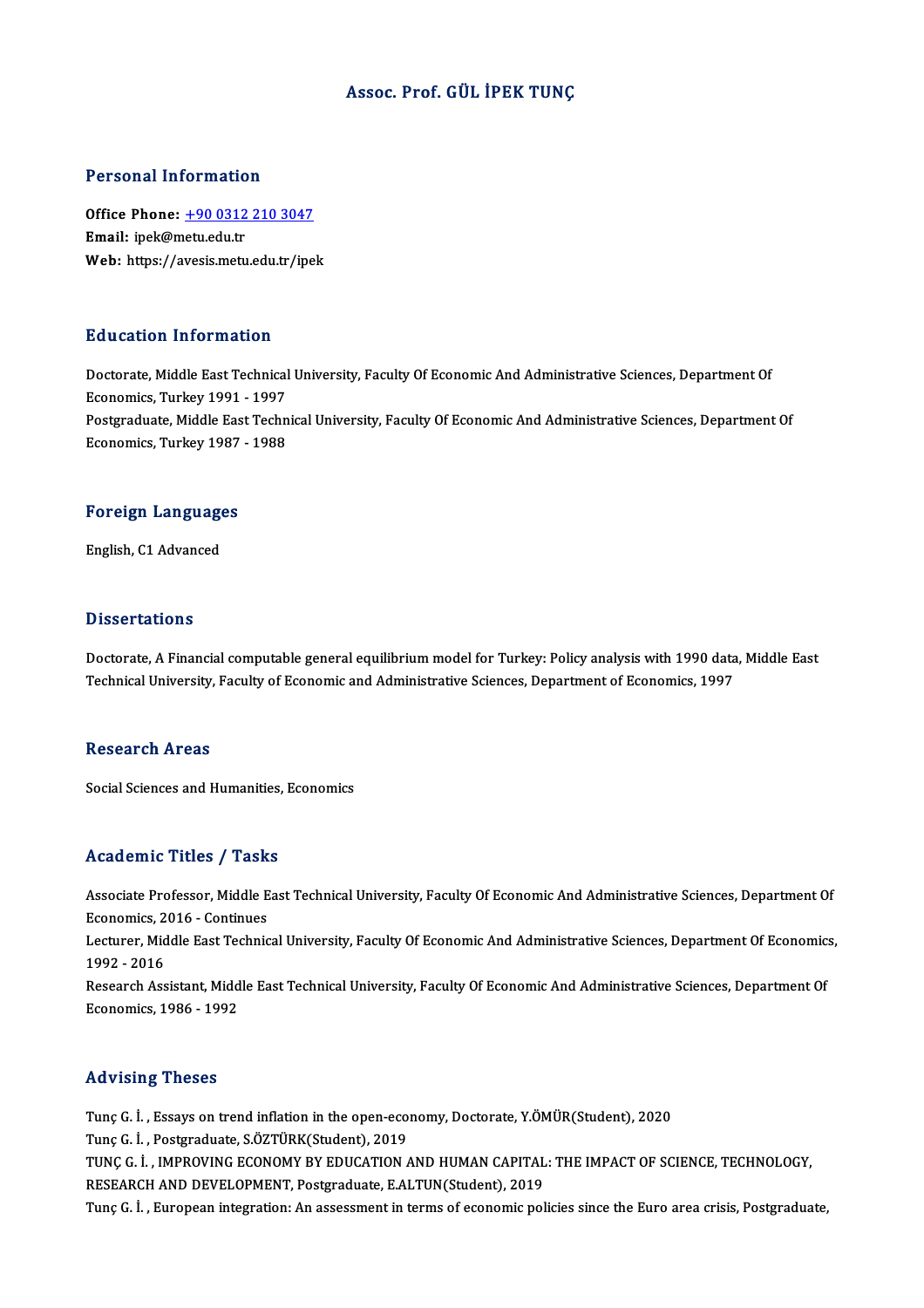O.CANGİR(Student),2019 O.CANGİR(Student), 2019<br>TUNÇ G. İ. , Drivers of Carb<br>A.ULUDAĞ(Student), 2019<br>TUNC C. İ. , Determinanta of

O.CANGİR(Student), 2019<br>TUNÇ G. İ. , Drivers of Carbon Prices in the European Union Emission Trading Scheme, Postgraduate,<br>A HI HDAČ(Student), 2019

TUNÇ G. İ. , Drivers of Carbon Prices in the European Union Emission Trading Scheme, Postgraduate,<br>A.ULUDAĞ(Student), 2019<br>TUNÇ G. İ. , Determinants of non-core liabilities in the Turkish banking system, Postgraduate, B.DE A.ULU<br>TUNÇ<br>2017<br>AKRO TUNÇ G. İ. , Determinants of non-core liabilities in the Turkish banking system, Postgraduate, B.DEMİRÖLMEZ(Student),<br>2017<br>AKBOSTANCI ÖZKAZANÇ E., TUNÇ G. İ. , Supporting renewable energy: The role of incentive mechanisms,

2017<br>AKBOSTANCI ÖZKAZANÇ E.,<br>F.KÖROĞLU(Student), 2013<br>Tung C. İ., Akbostansı Özkazı AKBOSTANCI ÖZKAZANÇ E., TUNÇ G. İ. , Supporting renewable energy: The role of incentive mechanisms, Postgradua<br>F.KÖROĞLU(Student), 2013<br>Tunç G. İ. , Akbostancı Özkazanç E., Financial dollarization in the Turkish economy: "

F.KÖROĞLU(Student), 2013<br>Tunç G. İ. , Akbostancı Özkazaı<br>T.Serdaroğlu(Student), 2011<br>TING G. İ. A comporative ana Tunç G. İ. , Akbostancı Özkazanç E., Financial dollarization in the Turkish economy: "the portfolio view", Post<br>T.Serdaroğlu(Student), 2011<br>TUNÇ G. İ. , A comparative analysis of the EU and Turkey: Macroeconomic convergenc

T.Serdaroğlu(Student), 2011<br>TUNÇ G. İ. , A comparative analysis of the EU and Turkey: Macroeconomic convergence and trade similarity,<br>Postgraduate, A.AKCA(Student), 2010

### Designed Lessons

Tunç G. İ., Input-Output Analysis and Economic Modelling, Undergraduate, 1999 - 2000

# 1 nmc G. L., input-output Analysis and Economic Modelling, Undergraduate, 1999 - 2000<br>Articles Published in Journals That Entered SCI, SSCI and AHCI Indexes

|       | Articles Published in Journals That Entered SCI, SSCI and AHCI Indexes                                                                                                                                                                      |
|-------|---------------------------------------------------------------------------------------------------------------------------------------------------------------------------------------------------------------------------------------------|
| L.    | Ecological unequal exchange between Turkey and the European Union: An assessment from value<br>added perspective<br>TUNÇ G. İ., AKBOSTANCI ÖZKAZANÇ E., AŞIK S.<br>Ecological Economics, vol.192, 2022 (Journal Indexed in SCI)             |
| П.    | The Macroeconomic Effects of Positive Trend Inflation in a Small Open Economy<br>Yılmaz Y Ö, TUNÇ Gİ<br>Applied Economics, vol.54, no.3, pp.234-248, 2022 (Journal Indexed in SSCI)                                                         |
| Ш.    | Drivers of fuel based carbon dioxide emissions: The case of Turkey<br>Akbostancı Özkazanç E., Tunç G. İ., Aşık S.<br>Renewable and Sustainable Energy Reviews, vol.81, pp.2599-2608, 2018 (Journal Indexed in SCI Expanded)                 |
| IV.   | CO2 emissions of Turkish manufacturing industry: A decomposition analysis<br>AKBOSTANCI ÖZKAZANÇ E., TUNÇ G. İ., Turut-Asik S.                                                                                                              |
| V.    | APPLIED ENERGY, vol.88, no.6, pp.2273-2278, 2011 (Journal Indexed in SCI)<br>A decomposition analysis of CO2 emissions from energy use: Turkish case<br>TUNÇ G. İ., Turut-Asik S., AKBOSTANCI ÖZKAZANÇ E.                                   |
| VI.   | ENERGY POLICY, vol.37, no.11, pp.4689-4699, 2009 (Journal Indexed in SCI)<br>The relationship between income and environment in Turkey: Is there an environmental Kuznets<br>curve?                                                         |
|       | Akbostancı Özkazanç E., Turut-Asik S., Tunç G. İ.<br>ENERGY POLICY, vol.37, no.3, pp.861-867, 2009 (Journal Indexed in SCI)                                                                                                                 |
| VII.  | Environmental impact of customs union agreement with EU on Turkey's trade in manufacturing<br>industry<br>AKBOSTANCI ÖZKAZANÇE, TUNÇ G. İ., Turut-Asik S.<br>APPLIED ECONOMICS, vol.40, no.17, pp.2295-2304, 2008 (Journal Indexed in SSCI) |
| VIII. | Pollution haven hypothesis and the role of dirty industries in Turkey's exports<br>Akbostanci E., Tunc G. İ., Turut-Asik S.<br>ENVIRONMENT AND DEVELOPMENT ECONOMICS, vol.12, pp.297-322, 2007 (Journal Indexed in SSCI)                    |
| IX.   | CO2 emissions vs. CO2 responsibility: An input-output approach for the Turkish economy<br>Tunc G. I., Turut-Asik S., Akbostanci E.                                                                                                          |
| Х.    | ENERGY POLICY, vol.35, no.2, pp.855-868, 2007 (Journal Indexed in SCI)<br>Tunç G.I.                                                                                                                                                         |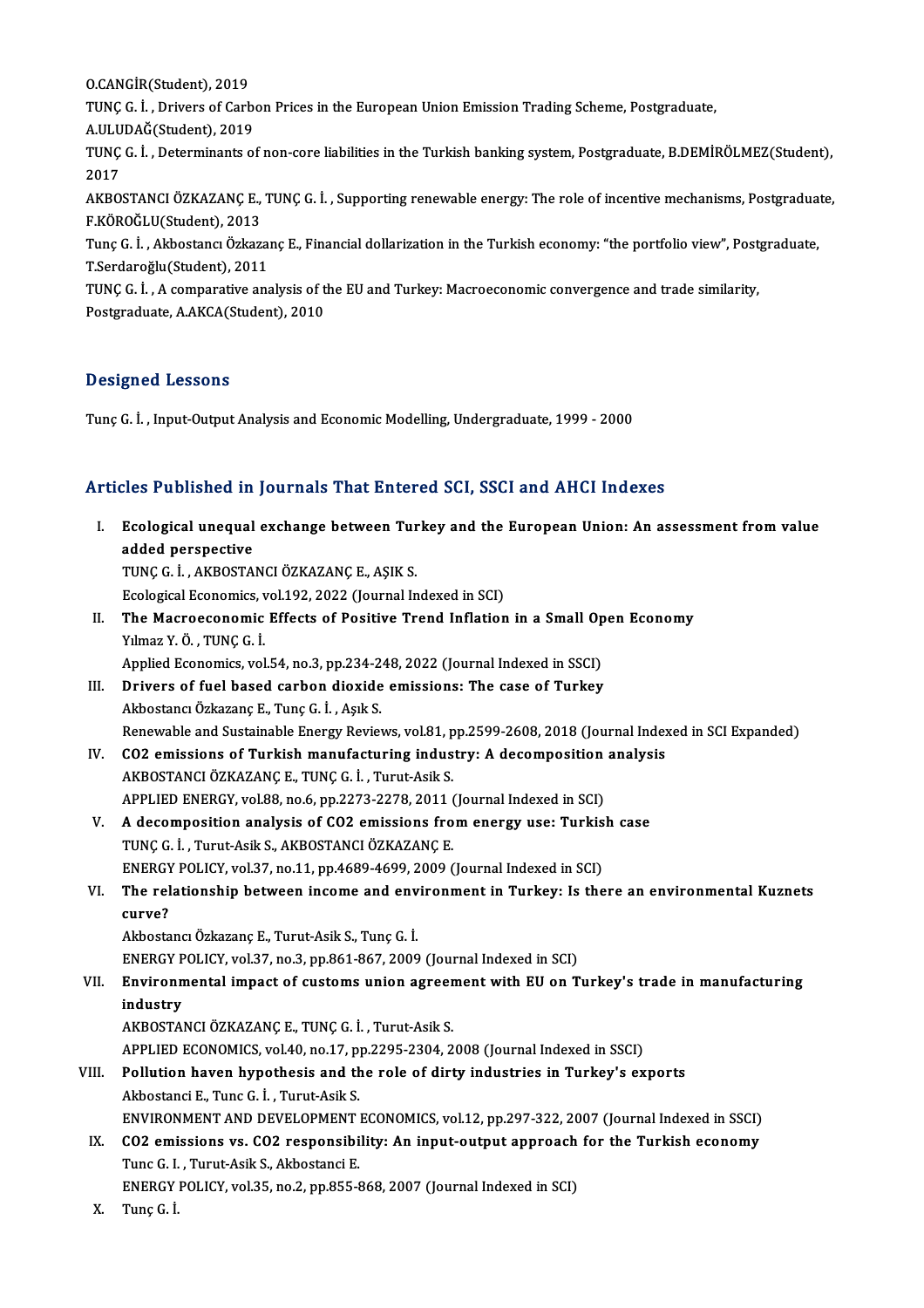ECONOMIC ANALYSIS AND POLICY, vol.31, no.2, pp.139-159, 2001 (Journal Indexed in SSCI)<br>The Internal and External Transfors of the Turkish Economy: A Einensial Compute

ECONOMIC ANALYSIS AND POLICY, vol.31, no.2, pp.139-159, 2001 (Journal Indexed in SSCI)<br>XI. The Internal and External Transfers of the Turkish Economy: A Financial Computable General ECONOMIC ANALYSIS A<br>The Internal and Exte<br>Equilibrium Analysis<br>TUNC C <sup>i</sup> The Inter<br>Equilibri<br>TUNÇ G. İ.<br>Esenemis Equilibrium Analysis<br>TUNÇ G. İ.<br>Economic Analysis and Policy, vol.31, no.2, pp.139-159, 2001 (Journal Indexed in SCI Expanded)

### Articles Published in Other Journals

- rticles Published in Other Journals<br>I. Market efficiency in non-renewable resource markets: evidence from stationarity tests with<br>structural changes structural changes<br>Market efficiency in<br>structural changes<br>Kana A. VII DIBIM KA Market efficiency in non-renewab.<br>structural changes<br>Kara A., YILDIRIM KASAP D., Tunc G. I.<br>MINERAL ECONOMICS 2022 (Journal structural changes<br>Kara A., YILDIRIM KASAP D., Tunc G. I.<br>MINERAL ECONOMICS, 2022 (Journal Indexed in ESCI)<br>The Bole of Texation in the Euronean Union Seve Kara A., YILDIRIM KASAP D., Tunc G. I.<br>MINERAL ECONOMICS, 2022 (Journal Indexed in ESCI)<br>II. The Role of Taxation in the European Union Sovereign Debt Crisis<br>Öztürk S., Tunç G. İ. MINERAL ECONOM<br>The Role of Taxa<br>Öztürk S., Tunç G. İ.<br>Ekonomik Yokkom Ekonomik Yaklaşım, vol.32, no.119, pp.143-174, 2021 (Other Refereed National Journals) III. The European Union Emission Trading Scheme and Its Drivers UludağA.,TunçG. İ. Ekonomik Yaklaşım, vol.31, no.116, pp.35-67, 2020 (Other Refereed National Journals) Uludağ A., Tunç G. İ.<br>Ekonomik Yaklaşım, vol.31, no.116, pp.35-67, 2020 (Other Refereed National Journals)<br>IV. Türkiye ekonomisinde üretim ve istihdamın sektörel gelişimi: Bir girdi-çıktı analizi<br>Tune C. İ Ekonomik<br>Türkiye<br>Tunç G. İ.<br>ODTÜ Gel Türkiye ekonomisinde üretim ve istihdamın sektörel gelişimi: Bir girdi-çıktı a<br>Tunç G. İ.<br>ODTÜ Gelişme Dergisi, vol.40, pp.373-393, 2013 (National Refreed University Journal)<br>Türkiye İmalat Sanayiinde Enerii Kullanımı ve K Tunç G. İ.<br>ODTÜ Gelişme Dergisi, vol.40, pp.373-393, 2013 (National Re<br>V. – Türkiye İmalat Sanayiinde Enerji Kullanımı ve Kirlilik<br>ASIK S. TUNG G. İ. AKROSTANGI ÖZKAZANG E ODTÜ Gelişme Dergisi, vol.40, pp.373-393, 2013<br>Türkiye İmalat Sanayiinde Enerji Kullanım<br>AŞIK S., TUNÇ G. İ. , AKBOSTANCI ÖZKAZANÇ E.<br>İktiset İslatme ve Finanç vol.22, nn 5, 16, 2008 ( AŞIK S., TUNÇ G. İ. , AKBOSTANCI ÖZKAZANÇ E.<br>İktisat İşletme ve Finans, vol.23, pp.5-16, 2008 (Other Refereed National Journals)
	-
- AŞIK S., TUNÇ G. İ. , AKBOSTANCI ÖZKAZANÇ E.<br>İktisat İşletme ve Finans, vol.23, pp.5-16, 2008 (Other Refereed National Jo<br>VI. İmalat Sanayi ve Kirlilik Bir Kirli Endüstri Sığınağı Olarak Türkiye<br>AKROSTANCI ÖZKAZANC E. TUNC İktisat İşletme ve Finans, vol.23, pp.5-16, 2008 (<br>İmalat Sanayi ve Kirlilik Bir Kirli Endüstri<br>AKBOSTANCI ÖZKAZANÇE., TUNÇG. İ. , AŞIK S.<br>Ankara Üniversitesi SBE Dersisi vol.60, np.2.28 AKBOSTANCI ÖZKAZANÇ E., TUNÇ G. İ. , AŞIK S.<br>Ankara Üniversitesi SBF Dergisi, vol.60, pp.3-28, 2005 (Other Refereed National Journals) AKBOSTANCI ÖZKAZANÇ E., TUNÇ G. İ. , AŞIK S.<br>Ankara Üniversitesi SBF Dergisi, vol.60, pp.3-28, 2005 (Other Refereed Nat<br>VII. Turkish Twin Deficit An Error Correction Model of Trade Balance<br>AKROSTANCI ÖZKAZANC E. TUNC C
- AKBOSTANCIÖZKAZANÇE.,TUNÇG. İ. Turkish Twin Deficit An Error Correction Model of Trade Bala<br>AKBOSTANCI ÖZKAZANÇ E., TUNÇ G. İ.<br>erc working paper, vol.1, no.6, 2001 (National Non-Refereed Journal)<br>1990 Türkiye Mali Seevel Hesanlar Matrisi: Bir Deneme erc working paper, vol.1, no.6, 2001 (National Non-Refereed Journal)
- VIII. 1990 Türkiye Mali Sosyal Hesaplar Matrisi: Bir Deneme<br>Tunç G. İ. ODTÜ Gelişme Dergisi, vol.26, no.34, pp.493-509, 1999 (National Refreed University Journal)

### Books&Book Chapters

ooks & Book Chapters<br>I. Türkiye Ekonomisinde Yapısal Değişim: Bir Girdi-Çıktı Analizi<br>Tune C. İ Türkiye<br>Türkiye<br>Tunç G. İ.

Türkiye Ekonomisinde Yapısal Değişim: Bir Girdi-Çıktı Analizi<br>Tunç G. İ.<br>in: Kapitalizm ve Türkiye I: Kapitalizm, Tarih ve Ekonomi , Fuat Ercan,Yüksel Akkaya, Editor, Dipnot Yayınları, Tunç G. İ.<br>in: Kapitalizm ve Türkiye I:<br>Ankara, pp.239-268, 2005

# Ankara, pp.239-268, 2005<br>Refereed Congress / Symposium Publications in Proceedings

- efereed Congress / Symposium Publications in Proceedings<br>I. The Weak-Form Efficiency Of Metal Markets Using Stationarity Tests<br>Kara A. Vilduum Kasan D. Tune C. İ. The Weak-Form Efficiency Of M<br>Kara A., Yıldırım Kasap D., Tunç G. İ.<br>ICOAEE'10 V. International Confere ICOAEF'19, V. International Conference on Applied Economics and Finance , Girne, Cyprus (Kktc), 8 - 10 April 2019, pp.43 Kara A., Yıldırım Kasap D., Tunç G. İ.
- II. "The Weak-Form Efficiency Of Metal Markets Using Stationarity Tests", ICOAEF'19, Girne, Kıbrıs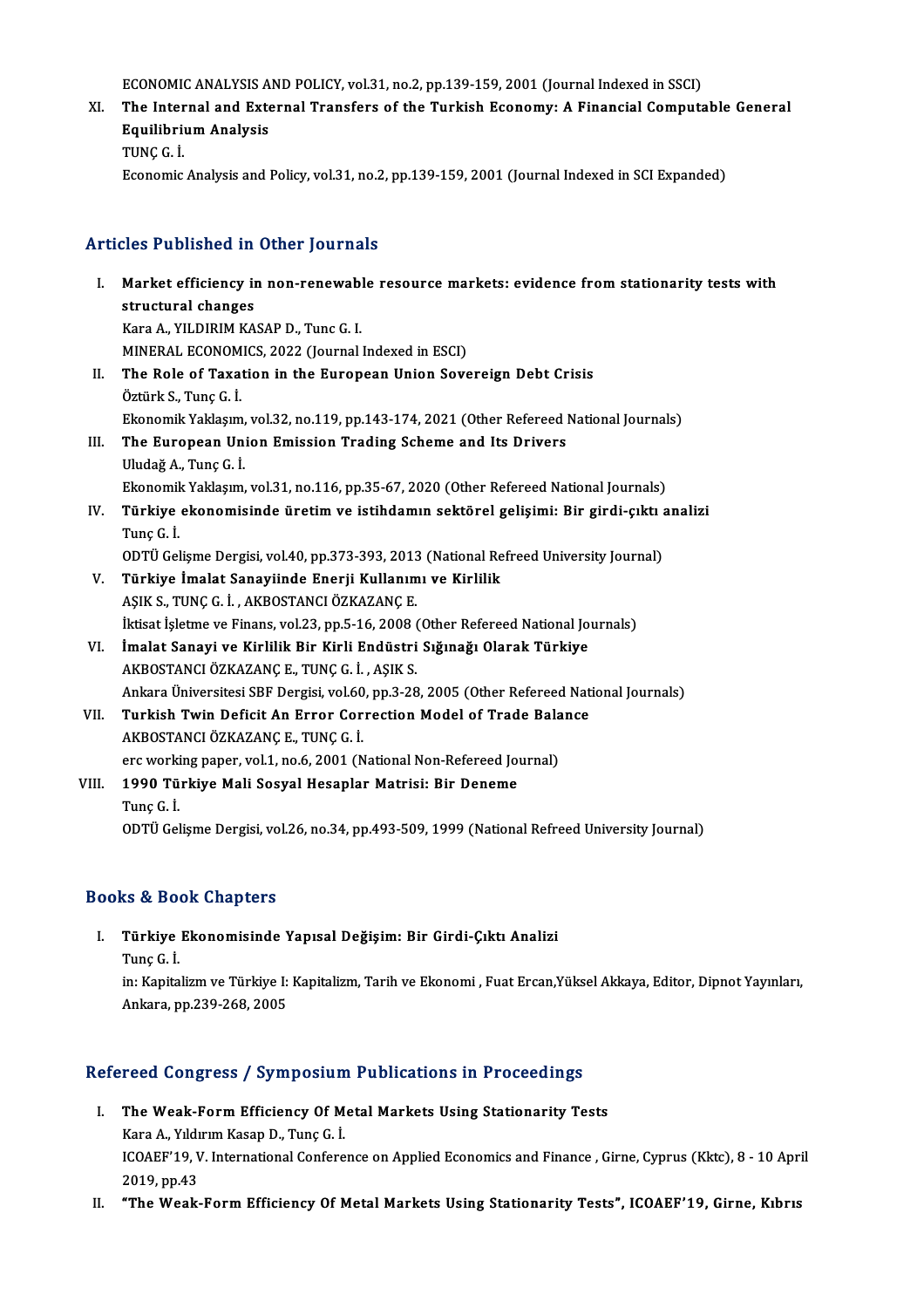(KKTC), 8 - 10 Nisan 2019. (0.6 puan) (KKTC), 8 - 10 Nisan 2019. (0.6 p)<br>kara a., YILDIRIM KASAP D., TUNÇ G. İ.<br>V. International Conference on Annlied (KKTC), 8 - 10 Nisan 2019. (0.6 puan)<br>kara a., YILDIRIM KASAP D., TUNÇ G. İ.<br>V. International Conference on Applied Economics and Finance, Turkey, 8 - 10 April 2019<br>CO2 Content of Value added in Trade: Turkieb Ceee kara a., YILDIRIM KASAP D., TUNÇ G. İ.<br>V. International Conference on Applied Economics and Fin<br>III. CO2 Content of Value added in Trade: Turkish Case<br>Aşık S., Tunç G. İ. , Akbostancı Özkazanç E. V. International Conference on Applied Ec<br>CO2 Content of Value added in Trade<br>Aşık S., Tunç G. İ. , Akbostancı Özkazanç E.<br>12th Conference of the European Society. 12thConference of Value added in Trade: Turkish Case<br>Aşık S., Tunç G. İ. , Akbostancı Özkazanç E.<br>12th Conference of the European society for Ecological Economics (ESEE 2017):Ecological Economics in Action:<br>Puilding a Befl Aşık S., Tunç G. İ. , Akbostancı Özkazanç E.<br>12th Conference of the European society for Ecological Economics (ESEE 2017):Ecolo<br>Building a Reflective and Inclusive Community, Budapest, Hungary, 20 - 23 June 2017<br>Die Tigare IV. Dış Ticarette Katma Değerin Karbon Dioksit İçeriği Building a Reflective and Inclusive Community, Budapest, Hungary, 20 - 23 June 2017 Dış Ticarette Katma Değerin Karbon Dioksit İçeriği<br>Tunç G. İ. , Aşık S., Akbostancı Özkazanç E.<br>EconAnadolu 2017 Anadolu International Conference in Economics, Eskişehir, Turkey, 11 - 13 May 2017<br>A Cravity Model of Vintual Tunç G. İ. , Aşık S., Akbostancı Özkazanç E.<br>EconAnadolu 2017 Anadolu International Conference in Economics,<br>V. A Gravity Model of Virtual Water Flows The Case of Turkey EconAnadolu 2017 Anadolu International<br>A Gravity Model of Virtual Water Flo<br>Akbostancı Özkazanç E., Tunç G. İ. , Aşık S.<br>EV International Congress on Esenemise I V. A Gravity Model of Virtual Water Flows The Case of Turkey<br>Akbostancı Özkazanç E., Tunç G. İ., Aşık S.<br>EY International Congress on Economics II, Ankara, Turkey, 5 - 06 November 2015 Akbostancı Özkazanç E., Tunç G. İ., Aşık S.<br>EY International Congress on Economics II, Ankara, Turkey, 5 -<br>VI. Water Embedded in Turkey s Agricultural Trade Flows EY International Congress on Economics I<br>Water Embedded in Turkey s Agricul<br>Akbostancı Özkazanç E., Tunç G. İ. , Aşık S.<br>European Assesiation of Evolutionewy Bol European Association of Evolutionary Political Economy, 27th Annual Conference, Genoa, Italy, 17 - 19 September<br>2015 Akbostancı Özkazanç E., Tunç G. İ., Aşık S. European Association of Evolutionary Political Economy, 27th<br>2015<br>VII. Water Embedded in Turkey's Agriculture Trade Flows 2015<br>Water Embedded in Turkey's Agricul<br>Akbostancı Özkazanç E., Tunç G. İ. , Aşık S.<br>FeanAnadalu 2015 Anadalu International Water Embedded in Turkey's Agriculture Trade Flows<br>Akbostancı Özkazanç E., Tunç G. İ. , Aşık S.<br>EconAnadolu 2015 Anadolu International Conference in Economics , Eskişehir, Turkey, 10 - 12 June 2015<br>Türkiye İsin Yakıt Kayna Akbostancı Özkazanç E., Tunç G. İ. , Aşık S.<br>EconAnadolu 2015 Anadolu International Conference in Economics<br>VIII. Türkiye İçin Yakıt Kaynaklı CO2 Emisyonunun Ayrıştırılması<br>Akbostancı Özkazanc E. Tunc G. İ. Açık S. EconAnadolu 2015 Anadolu International<br>Türkiye İçin Yakıt Kaynaklı CO2 Emis<br>Akbostancı Özkazanç E., Tunç G. İ. , Aşık S.<br>FeonHarran'14 Illusal Ekonomi Konsresi Türkiye İçin Yakıt Kaynaklı CO2 Emisyonunun Ayrıştırılması<br>Akbostancı Özkazanç E., Tunç G. İ. , Aşık S.<br>EconHarran'14 Ulusal Ekonomi Kongresi, Şanlıurfa, Turkey, 23 - 24 October 2014<br>Yonilonebilir Enerjinin Destaklarmesi, Akbostancı Özkazanç E., Tunç G. İ. , Aşık S.<br>EconHarran'14 Ulusal Ekonomi Kongresi, Şanlıurfa, Turkey, 23 - 24 October 20<br>IX. Yenilenebilir Enerjinin Desteklenmesi: Teşvik Mekanizmalarının Rolü EconHarran'14 Ulusal Ekonomi Kongresi, Şanlıurfa, T.<br>**Yenilenebilir Enerjinin Desteklenmesi: Teşvik** I.<br>Köroğlu Aydınlı F., Akbostancı Özkazanç E., Tunç G. İ.<br>FeonHarran'14 Ulusal Ekonomi Kongresi, Sanlıurfa İ. Yenilenebilir Enerjinin Desteklenmesi: Teşvik Mekanizmalarının Rolü<br>Köroğlu Aydınlı F., Akbostancı Özkazanç E., Tunç G. İ.<br>EconHarran'14 Ulusal Ekonomi Kongresi, Şanlıurfa, Turkey, 23 - 24 October 2014<br>Sunnorting Bonovyabl Köroğlu Aydınlı F., Akbostancı Özkazanç E., Tunç G. İ.<br>EconHarran'14 Ulusal Ekonomi Kongresi, Şanlıurfa, Turkey, 2<br>X. Supporting Renewable Energy: Incentive Mechanisms<br>Köroğlu Aydınlı F., Akbostancı Özkazanç E., Tunç G. İ. EconHarran'14 Ulusal Ekonomi Kongresi, Şanlıurfa, Turkey, 23 - 24 October 2014 Supporting Renewable Energy: Incentive Mechanisms<br>Köroğlu Aydınlı F., Akbostancı Özkazanç E., Tunç G. İ.<br>EconWorld 2014@Prague International Conference on Economics, Praha, Czech Republic, 3 - 05 September 2014<br>Desemnesiti Köroğlu Aydınlı F., Akbostancı Özkazanç E., Tunç G. İ.<br>EconWorld 2014@Prague International Conference on Econom<br>XI. Decomposition of Fuel Based CO2 Emissions for Turkey EconWorld 2014@Prague International C<br>Decomposition of Fuel Based CO2 En<br>Akbostancı Özkazanç E., Tunç G. İ. , Aşık S.<br>FeonWorld 2014@Prague International C Decomposition of Fuel Based CO2 Emissions for Turkey<br>Akbostancı Özkazanç E., Tunç G. İ. , Aşık S.<br>EconWorld 2014@Prague International Conference on Economics, , Praha, Czech Republic, 3 - 05 September 2014<br>Neoliberal Indus Akbostancı Özkazanç E., Tunç G. İ. , Aşık S.<br>EconWorld 2014@Prague International Conference on Economics, , Praha, Czech Republic<br>XII. Neoliberal Industrialization and Environmental Policies in Turkey: Post 1980's<br>Aşık S., EconWorld 2014@Prague International C<br>Neoliberal Industrialization and Envi<br>Aşık S., Tunç G. İ. , Akbostancı Özkazanç E.<br>25th Annual Europeen Assosiation for Eu Neoliberal Industrialization and Environmental Policies in Turkey: Post 1980's<br>Aşık S., Tunç G. İ. , Akbostancı Özkazanç E.<br>25th Annual European Association for Evolutionary Political Economy (EAEPE) Conference: Beyond<br>(da Aşık S., Tunç G. İ. , Akbostancı Özkazanç E.<br>25th Annual European Association for Evolutionary Political Economy (EAEPE) Confer<br>(de)industrialization: The Future of Industries?, Paris, France, 7 - 09 November 2013<br>Pollutio 25th Annual European Association for Evolutionary Political Economy (EAEPE) Conference: Beyond<br>(de)industrialization: The Future of Industries?, Paris, France, 7 - 09 November 2013<br>XIII. Pollution and International Trade: (de)industrialization: The Future of Industries?, Paris, France, 7 - 09 November 2013<br>Pollution and International Trade: Evaluation of the Turkish Case Through<br>Aşık S., Akbostancı Özkazanç E., Tunç G. İ.<br>EY International C Pollution and International Trade: Evaluation of the Turkish Case Throu<br>Aşık S., Akbostancı Özkazanç E., Tunç G. İ.<br>EY International Congress on Economics I, Ankara, Turkey, 24 - 25 October 2013<br>Convergence of Environmenta XIV. Convergence of Environmental Variables: The Case of EU AkbostancıÖzkazançE.,TunçG. İ. ,AşıkS. Convergence of Environmental Variables: The Case of EU<br>Akbostancı Özkazanç E., Tunç G. İ. , Aşık S.<br>EconAnadolu 2013 Anadolu International Conference in Economics, Eskişehir, Turkey, 19 - 21 June 2013<br>De Environmental Poli XV. Do Environmental Policies Induce Emission Convergence in Europe? EconAnadolu 2013 Anadolu International<br>Do Environmental Policies Induce En<br>Akbostancı Özkazanç E., Tunç G. İ. , Aşık S.<br>24th Annual Conforence of the Euronean 20 Environmental Policies Induce Emission Convergence in Europe?<br>Akbostancı Özkazanç E., Tunç G. İ. , Aşık S.<br>24th Annual Conference of the European Association for Evolutionary Political Economy: Economic Policy in Times<br> Akbostancı Özkazanç E., Tunç G. İ. , Aşık S.<br>24th Annual Conference of the European Associati<br>of Crisis, Krakow, Poland, 18 - 21 November 2012<br>Mass Touriam and Watar Consumption: Case 24th Annual Conference of the European Association for Evolu<br>of Crisis, Krakow, Poland, 18 - 21 November 2012<br>XVI. Mass Tourism and Water Consumption: Case of Turkey<br>Ture C. J. Ask S. Akkostans, Öskarans E of Crisis, Krakow, Poland, 18 - 21 Novemb<br>Mass Tourism and Water Consumptic<br>Tunç G. İ. , Aşık S., Akbostancı Özkazanç E.<br>International Segiety for Ecological Feone Tunç G. İ. , Aşık S., Akbostancı Özkazanç E.<br>International Society for Ecological Economics Conference, 2012 - Ecological Economics and Rio+20, Rio De Janeiro, Brazil, 16 - 19 June 2012

XVII. Turizmin İzleri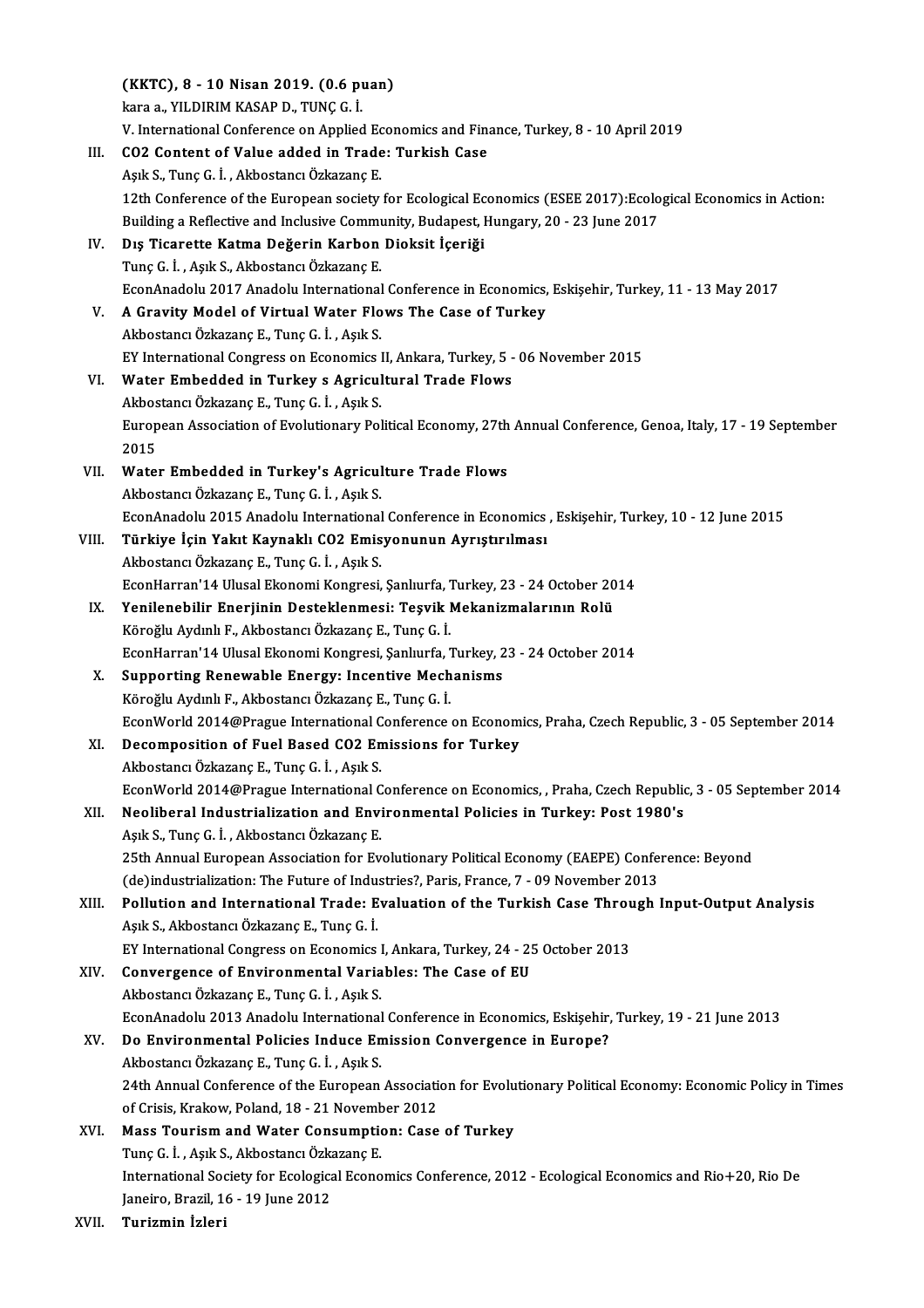|         | Akbostancı Özkazanç E., Tunç G. İ., Aşık S.                                                                                                            |
|---------|--------------------------------------------------------------------------------------------------------------------------------------------------------|
|         | 12. Ulusal Sosyal Bilimler Kongresi, Ankara, Turkey, 14 - 16 December 2011                                                                             |
| XVIII.  | Financial Dollarization in the Turkish Economy                                                                                                         |
|         | Serdaroğlu T., Akbostancı Özkazanç E., Tunç G. İ.                                                                                                      |
|         | EconAnadolu 2011 Anadolu International Conference in Economics, Eskișehir, Turkey, 15 - 17 June 2011                                                   |
| XIX.    | Sustainable Tourism and Ecological Footprint Accounting: The Case of Turkey                                                                            |
|         | Tunç G. İ., Akbostancı Özkazanç E., Aşık S.                                                                                                            |
|         | International Society for Ecological Economics Conference, Bremen, Germany, 22 - 25 August 2010                                                        |
| XX.     | Role of Environment in Bilateral Trade Flows: A Gravity Model for Turkey                                                                               |
|         | Akbostancı Özkazanç E., Aşık S., Tunç G. İ.                                                                                                            |
|         | Society for the Study of Emerging Markets Euro Conference, Muğla, Turkey, 16 - 18 July 2010                                                            |
| XXI.    | Türkiye'nin Enerji Kullanımı Üzerine Bir Değerlendirme                                                                                                 |
|         | Aşık S., Tunç G. İ., Akbostancı Özkazanç E.                                                                                                            |
|         | 11. Ulusal Sosyal Bilimler Kongresi, Ankara, Turkey, 9 - 11 December 2009                                                                              |
|         |                                                                                                                                                        |
| XXII.   | An Environmental Analysis of Turkish Foreign Trade by Using Pollution Terms of Trade Index<br>Tunç G. İ., Aşık S., Akbostancı Özkazanç E.              |
|         |                                                                                                                                                        |
|         | European Association of Evolutionary Political Economy "Institutional Solutions for Economic Recovery,<br>Amsterdam, Netherlands, 6 - 08 November 2009 |
| XXIII.  | Türkiye'nin Enerji Talebini Belirleyen Etkenler                                                                                                        |
|         | Akbostancı Özkazanç E., Tunç G. İ., Aşık S.                                                                                                            |
|         | Türkiye 11. Enerji Kongresi, İzmir, Turkey, 21 - 23 October 2009                                                                                       |
| XXIV.   | Investigating Final Energy Linkages for a Sustainable Economy: An Input-Output Analysis for Turkey                                                     |
|         | Tunç G. İ., Akbostancı Özkazanç E., Aşık S.                                                                                                            |
|         | 8th International Conference of the European Society for Ecological Economics, Ljubljana, Slovenia, 29 June - 02                                       |
|         | <b>July 2009</b>                                                                                                                                       |
| XXV.    | Bilateral Trade and Environment: A Gravity Model for Turkey                                                                                            |
|         | Akbostancı Özkazanç E., Tunç G. İ., Aşık S.                                                                                                            |
|         | EconAnadolu 2009 Anadolu International Conference in Economics , Eskișehir, Turkey, 17 - 19 June 2009                                                  |
| XXVI.   | Is Energy Consumption of Turkish Economy Sustainable? A Decomposition Analysis of CO2                                                                  |
|         | <b>Emissions</b>                                                                                                                                       |
|         | Tunç G. İ., Aşık S., Akbostancı Özkazanç E.                                                                                                            |
|         | European Association of Evolutionary Political Economy "Labour, Institutions and Growth in a Global Knowledge                                          |
|         |                                                                                                                                                        |
|         |                                                                                                                                                        |
|         | Economy, Rome, Italy, 6 - 08 November 2008                                                                                                             |
| XXVII.  | CO2 Emissions, Energy Use and Sustainability in Turkish Economy                                                                                        |
|         | Tunç G. İ., Aşık S., Akbostancı Özkazanç E.                                                                                                            |
|         | The 10th Biennial International Society for Ecological Economics Conference, Nairobi, Kenya, 7 - 11 August 2008                                        |
| XXVIII. | CO2 Emissions of Turkish Manufacturing Industry: A Decomposition Analysis                                                                              |
|         | Akbostancı Özkazanç E., Aşık S., Tunç G. İ.                                                                                                            |
|         | 15th World Congress of the International Economic Association, İstanbul, Turkey, 25 - 29 June 2008                                                     |
| XXIX.   | Effects of International Trade on Environment: An Input-Output Analysis                                                                                |
|         | Tunç G. İ., Akbostancı Özkazanç E., Aşık S.                                                                                                            |
|         | 16th International Input-Output Conference, İstanbul, Turkey, 2 - 06 July 2007                                                                         |
| XXX.    | Decomposition Analysis for Energy Use in Turkish Manufacturing Industry with an Emphasis on                                                            |
|         | <b>Dirty Industries</b>                                                                                                                                |
|         | Akbostancı Özkazanç E., Tunç G. İ., Aşık S.                                                                                                            |
|         | Cairo 10th International Conference on Energy and Environment, Cairo, Egypt, 11 - 15 March 2007                                                        |
| XXXI.   | Testing Environmental Kuznets Curve Hypothesis for the European Union                                                                                  |
|         | Akbostancı Özkazanç E., Tunç G. İ., Aşık S.                                                                                                            |
|         | The Ninth Biennial Conference of The International Society for Ecological Economics "Ecological Sustainability and                                     |
| XXXII.  | Human Well-being, New Delhi, India, 15 - 18 December 2006<br>Türkiye İmalat Sanayiinde Enerji Kullanımı ve Kirlilik                                    |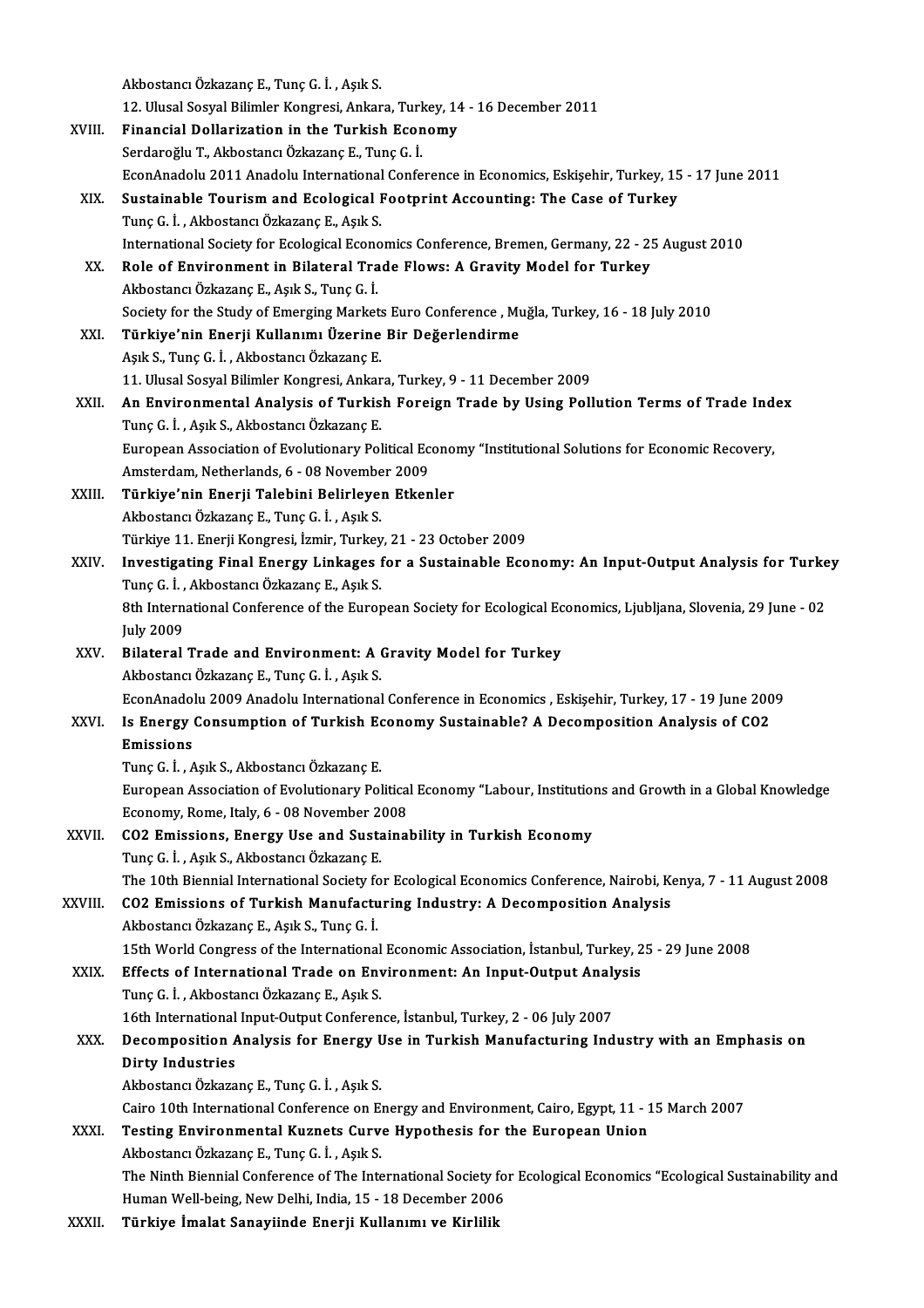AşıkS.,TunçG. İ. ,AkbostancıÖzkazançE.

Türkiye 10.EnerjiKongresi, İstanbul,Turkey,27 -30November 2006

- Aşık S., Tunç G. İ. , Akbostancı Özkazanç E.<br>Türkiye 10. Enerji Kongresi, İstanbul, Turkey, 27 30 November 2006<br>XXXIII. Türkiye Ekonomisinin Nihai Enerji Tüketimindeki Anahtar Sektörler: Bir Girdi-Çıktı Yaklaşımı<br>Tun Türkiye 10. Enerji Kongresi, İstanbul, Turl<br><mark>Türkiye Ekonomisinin Nihai Enerji Ti</mark><br>Tunç G. İ. , Akbostancı Özkazanç E., Aşık S.<br>Türkiye Ekonomi Kurumu Uluslararası Ek Türkiye Ekonomisinin Nihai Enerji Tüketimindeki Anahtar Sektörler: Bir Girdi-Çıktı Yaklaş<br>Tunç G. İ. , Akbostancı Özkazanç E., Aşık S.<br>Türkiye Ekonomi Kurumu Uluslararası Ekonomi Konferansı, Ankara, Turkey, 11 - 13 Septemb
	-
- Tunç G. İ. , Akbostancı Özkazanç E., Aşık S.<br>Türkiye Ekonomi Kurumu Uluslararası Ekonomi Konferansı, Ankara, Turkey: 11 13 September 2006<br>XXXIV. The Relationship Between Income and Environment in Turkey: Is There an Türkiye Ekonomi Kurumu Uluslararası Ekonomi Konferansı, Ankara, Turkey, 11 - 13 September 2006<br>The Relationship Between Income and Environment in Turkey: Is There an Environmenta.<br>Curve?<br>Akbostancı Özkazanç E., Tunç G. İ. The Relationship Between Income an<br>Curve?<br>Akbostancı Özkazanç E., Tunç G. İ. , Aşık S.<br>Türkiye Ekonomi Kurumu Uluslararası Ek

TürkiyeEkonomiKurumuUluslararasıEkonomiKonferansı,Ankara,Turkey,11 -13 September 2006

### Akbostancı Özkazanç E., Tunç G. İ. , Aşık S.<br>Türkiye Ekonomi Kurumu Uluslararası Ekonomi Konferansı, Ankara, Turkey, 11 - 13 Sept<br>XXXV. 1985-1998 Yılları Arasında İstihdamın Sektörel Gelişimi: Bir Gidi- Çıktı Analizi Türkiye E<br>1985-19<br>Tunç G. İ.<br>9 Husel <sup>(</sup> 1985-1998 Yılları Arasında İstihdamın Sektörel Gelişimi: Bir Gidi<br>Tunç G. İ.<br>9. Ulusal Sosyal Bilimler Kongresi, Ankara, Turkey, 7 - 09 December 2005<br>Türkiye Ekonomisi isin Coyresel Kurneta Eğrisi Tunç G. İ.<br>9. Ulusal Sosyal Bilimler Kongresi, Ankara, Turkey, 7 - 09 December 2005<br>XXXVI. Türkiye Ekonomisi için Çevresel Kuznets Eğrisi

AkbostancıÖzkazançE.,AşıkS.,TunçG. İ. Türkiye Ekonomisi için Çevresel Kuznets Eğrisi<br>Akbostancı Özkazanç E., Aşık S., Tunç G. İ.<br>9. Ulusal Sosyal Bilimler Kongresi , Ankara, Turkey, 7 - 09 December 2005<br>CO2, Production and International Trade: An Innut Qutnut

- Akbostancı Özkazanç E., Aşık S., Tunç G. İ.<br>9. Ulusal Sosyal Bilimler Kongresi , Ankara, Turkey, 7 09 December 2005<br>XXXVII. CO2, Production and International Trade: An Input-Output Approach for Turkey<br>Tune G. İ. Alth 9. Ulusal Sosyal Bilimler Kongresi , Ankara<br>CO2, Production and International T1<br>Tunç G. İ. , Akbostancı Özkazanç E., Aşık S.<br>VII Ulusal Ekanomatri ve İstatistik Somno CO2, Production and International Trade: An Input-Output Approach for Tu<br>Tunç G. İ. , Akbostancı Özkazanç E., Aşık S.<br>VII. Ulusal Ekonometri ve İstatistik Sempozyumu, İstanbul, Turkey, 26 - 27 May 2005<br>İmalat Sanavi ve Kir
- Tunç G. İ. , Akbostancı Özkazanç E., Aşık S.<br>VII. Ulusal Ekonometri ve İstatistik Sempozyumu, İstanbul, Turkey, 26 27 M<br>XXXVIII. İmalat Sanayi ve Kirlilik: Bir Kirli Endüstri Sığınağı Olarak Türkiye<br>Althestana Özkazana E VII. Ulusal Ekonometri ve İstatistik Sempozyumu, İstanbul, Turkey, 26 - 27 May 2005<br>İmalat Sanayi ve Kirlilik: Bir Kirli Endüstri Sığınağı Olarak Türkiye<br>Akbostancı Özkazanç E., Tunç G. İ. , Aşık S. İmalat Sanayi ve Kirlilik: Bir Kirli Endüstri Sığınağı Olarak Türkiye<br>Akbostancı Özkazanç E., Tunç G. İ. , Aşık S.<br>8. Ulusal Sosyal Bilimler Kongresi, Ankara, Turkey, 3 - 05 December 2003<br>Structural Change in the Turkish E

Akbostancı Özkazanç E., Tunç G. İ. , Aşık S.<br>8. Ulusal Sosyal Bilimler Kongresi, Ankara, Turkey, 3 - 05 December 2003<br>XXXIX. Structural Change in the Turkish Economy: An Input-Output Analysis<br>Tune G. İ 8. Ulusal Sosyal Bilimler Kongresi, Ankara, Turkey, 3 - 05 December 2003<br>Structural Change in the Turkish Economy: An Input-Output Anal<br>Tunç G. İ. Structural Change in the Turkish Economy: An Input-Output Analy<br>Tunç G. İ.<br>8. Ulusal Sosyal Bilimler Kongresi , Ankara, Turkey, 3 - 05 December 2003<br>An Input Qutput Analysis of Structural Change in the Turkish Ecol

8. Ulusal Sosyal Bilimler Kongresi, Ankara, Turkey, 3 - 05 December 2003

XL. An Input Output Analysis of Structural Change in the Turkish Economy

ERCMETUInternationalConference inEconomics,Ankara,Turkey,6 -09 September 2003

- XLI. A Test of Pollution Haven Hypothesis: Case of Turkey AkbostancıÖzkazançE.,TunçG. İ. ,AşıkS. A Test of Pollution Haven Hypothesis: Case of Turkey<br>Akbostancı Özkazanç E., Tunç G. İ. , Aşık S.<br>ERC METU International Conference in Economics, Ankara, Turkey, 6 - 09 September 2003<br>Turin Defisit Hunothesis: The Turkish Akbostancı Özkazanç E., Tunç G. İ., Aşık S.<br>ERC METU International Conference in Economic<br>XLII. Twin Deficit Hypothesis: The Turkish Case
- ERC METU International Conferen<br>Twin Deficit Hypothesis: The<br>Akbostancı Özkazanç E., Tunç G. İ.<br>EPC METU International Conferen Twin Deficit Hypothesis: The Turkish Case<br>Akbostancı Özkazanç E., Tunç G. İ.<br>ERC METU International Conference in Economics, Ankara, Turkey, 13 - 16 September 2000<br>The Transfor Problem of Turkey, A Einensial Computable Con Akbostancı Özkazanç E., Tunç G. İ.<br>ERC METU International Conference in Economics, Ankara, Turkey, 13 - 16 September 2000<br>XLIII. The Transfer Problem of Turkey: A Financial Computable General Equilibrium Analysis<br>Tunç

## ERC MET<br>The Tran<br>Tunç G. I.<br>Second A The Transfer Problem of Turkey: A Financial Computable General Equilibrium Analysis<br>Tunç G. I.<br>Second Annual Conference on Global Economic Analysis GTAP, Kobenhavn, Denmark, 20 - 22 June 1999, pp.1-20<br>A financial computabl

Tunç G. I.<br>Second Annual Conference on Global Economic Analysis GTAP, Kobenhavn, Denmark, 20 - 22 June 1999, p<br>XLIV. A financial computable general equilibrium model for Turkey: Policy analysis with 1990 data<br>Ture C İ Second A:<br>**A financ**:<br>Tunç G. İ.<br>ERC MET! A financial computable general equilibrium model for Turkey: Policy analysis witl<br>Tunç G. İ.<br>ERC METU International Conference in Economics, Ankara, Turkey, 18 - 20 September 1997

ERC METU International Conference in Economics, Ankara, Turkey, 18 - 20 September 1997<br>Supported Projects

TUNÇ G. İ., AŞIK S., AKBOSTANCI ÖZKAZANÇE., Project Supported by Higher Education Institutions, Türkiye'nin Dış TUNÇ G. İ. , AŞIK S., AKBOSTANCI ÖZKAZANÇ E., Project Suppor<br>Ticarette Katma Değerinin Karbon Dioksit İçeriği, 2017 - 2021<br>TUNC C. İ. , Project Supported bu Higher Education Institutions

TUNÇ G. İ. , Project Supported by Higher Education Institutions, Sürdürülebilir Turizm Ve Ekolojik İz Analizi : Türkiye'nin<br>Turizm Sektörünün Cevresel Değerlendirilmesi., 2010 - 2010 Ticarette Katma Değerinin Karbon Dioksit İçeriği, 2017 - 2021<br>TUNÇ G. İ. , Project Supported by Higher Education Institution<br>Turizm Sektörünün Çevresel Değerlendirilmesi., 2010 - 2010<br>Tune G. İ. , Althestane: Özkazane E., TUNÇ G. İ. , Project Supported by Higher Education Institutions, Sürdürülebilir Turizm Ve Ekolojik İz Analizi : Türkiye'nin<br>Turizm Sektörünün Çevresel Değerlendirilmesi., 2010 - 2010<br>Tunç G. İ. , Akbostancı Özkazanç E., Aş

Turizm Sektörünün Çevresel Değerlendirilmesi., 2010 - 2010<br>Tunç G. İ. , Akbostancı Özkazanç E., Aşık S., Project Supported by Higher Education Institutions, Türkiy<br>Etkileyen Çevresel Faktörlerin İki Taraflı Çekim Modeli Çe Tunç G. İ. , Akbostancı Özkazanç E., Aşık S., Project Supported by Higher Education Institutions, Türkiye'nini Dış<br>Etkileyen Çevresel Faktörlerin İki Taraflı Çekim Modeli Çerçevesinde Değerlendirilmesi, 2008 - 2008<br>Tunç G.

Etkileyen Çevresel Faktörlerin İki Taraflı Çekim Modeli Çerçevesinde Değerlendiri<br>Tunç G. İ. , Akbostancı Özkazanç E., Aşık S., Project Supported by Higher Education<br>Harcamalarının imalat Sanayiindeki Önemi: Karşılaştırmal